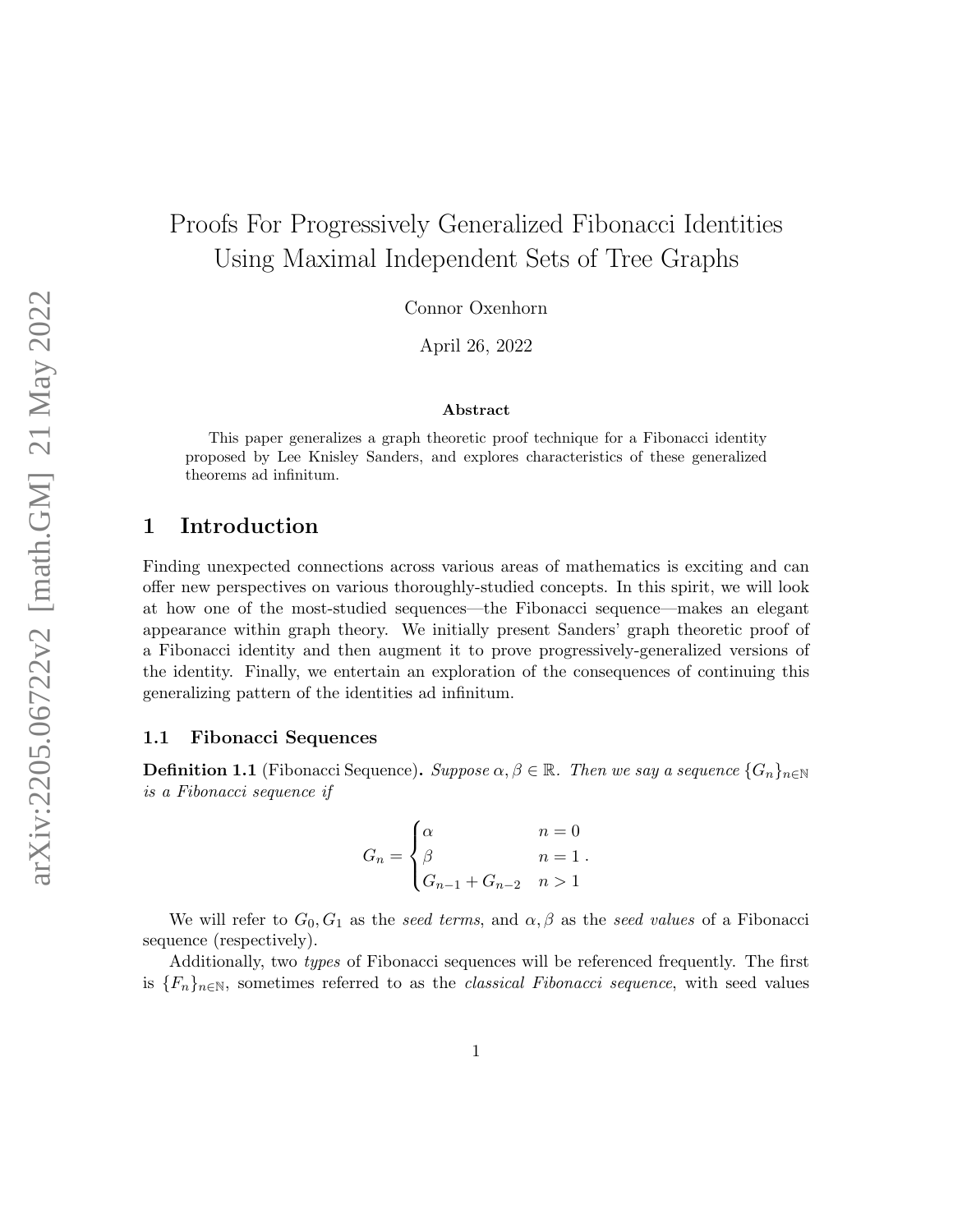$\alpha = 0, \beta = 1$ . The second is a generalized Fibonacci sequence  $\{G_n\}_{n\in\mathbb{N}}$  with seed values  $\alpha, \beta \in \mathbb{R}$ . Note that these are not mutually-exclusive classifications, i.e.

$$
\{F_n\}_{n\in\mathbb{N}}\in\big\{\{G_n\}_{n\in\mathbb{N}}:\alpha,\beta\in\mathbb{R}\big\}.
$$

#### 1.2 Graph Theoretic Definitions

**Definition 1.2** (Undirected Simple Graph). Let  $G = (V, E)$  be an ordered pair consisting of a vertex set V, and an edge set  $E = \{(x, y) \in V \times V : x \neq y, (x, y) = (y, x)\}\.$  Then we call G an undirected simple graph.

**Definition 1.3** (Vertex Degree). Given an undirected simple graph  $G = (V, E)$ , we define the degree of a vertex  $x \in V$  as

$$
\rho(x) = |\{(i, j) \in E : x = i \text{ or } x = j\}|.
$$

**Definition 1.4** (Path). Let  $G = (V, E)$  be an undirected simple graph. We call an ordered set of edges  $\{(x_0, x_1), (x_1, x_2), \ldots, (x_{m-2}, x_{m-1}), (x_{m-1}, x_m)\}\$ a path on G.

**Definition 1.5** (Tree). Let  $G = (V, E)$  be an undirected simple graph. G is connected if there exists a path between each  $x, y \in V$ . G is acyclic if there is no non-self-intersecting path on G that begins and ends at the same vertex. We call a connected, acyclic undirected simple graph a tree.

Fittingly, a vertex x of a tree G is called a "leaf" if it has the property that  $\rho(x) = 1$ .

**Definition 1.6** (Maximal Independent Set). Let  $G = (V, E)$  be an undirected simple graph. An independent set of vertices on G is a subset  $V \subseteq V$  such that  $(x, y) = (y, x) \notin E$  for all  $x, y \in V$ . A maximal independent set (MIS) on G is an independent set that is not contained in any other independent set on G.

### 2 Sanders' Tree

We begin with the *n*-vertex tree  $T$  (shown below in blue), referred to as the *core tree*. Now, let  $p(T)$ , called the expanded tree, be the tree created by adding a leaf to each vertex of T (shown below in red and blue).

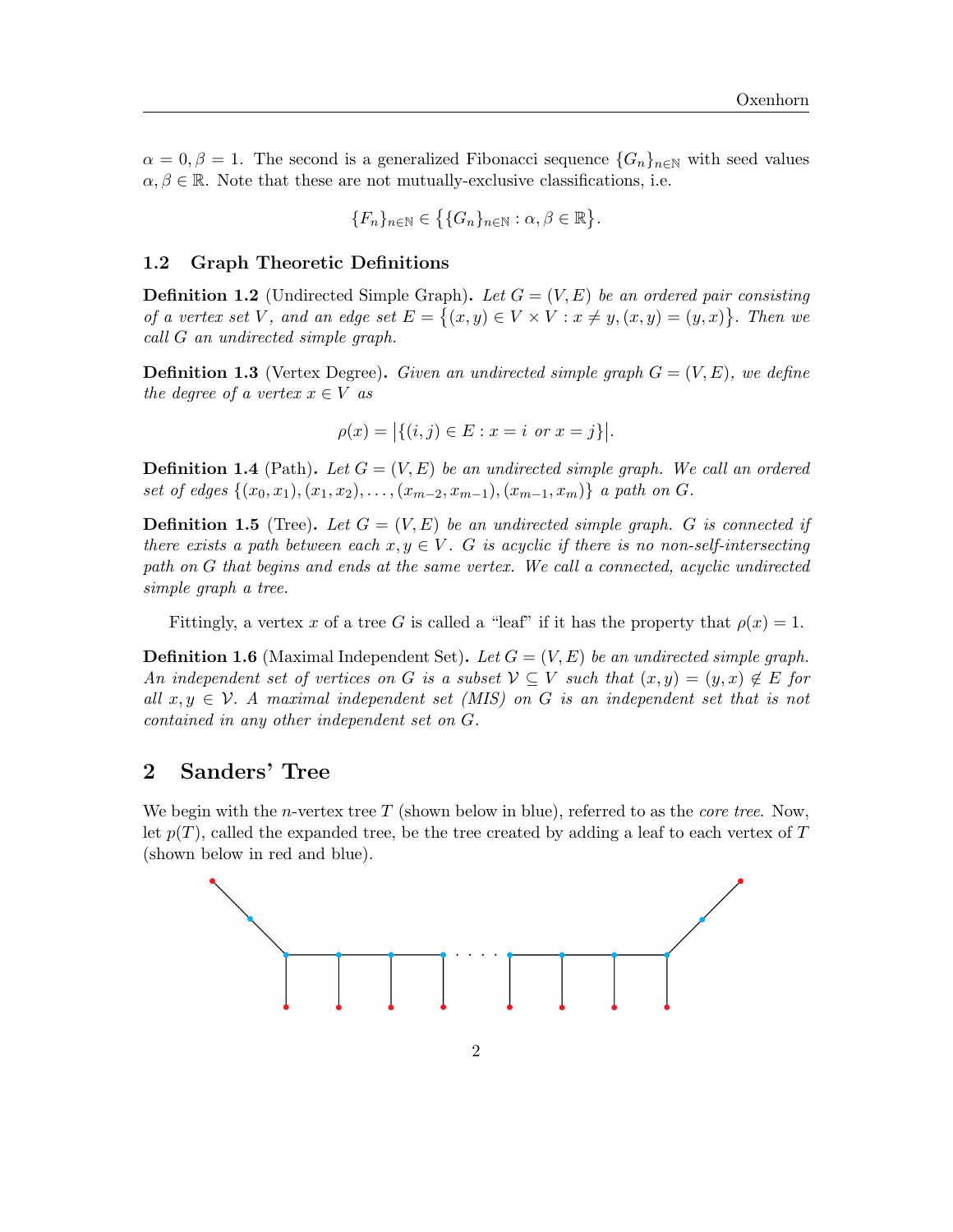We call the central  $n-2$  vertices of the core tree the *central path* (shown below in green). Each vertex of the central path is labelled  $v_i$ , and each leaf of the expanded tree adjacent to  $v_i$  is labelled  $z_i$  as illustrated below for  $i = 1, 2, \ldots, n - 2$ .



Next, let  $\lambda(x)$  be the number of maximal independent sets (MISs) of  $p(T)$  that contain the vertex x, as well as  $r(x)$ ,  $l(x)$  be the number of MISs that contain x and only the vertices to the right, left of x (respectively). Note that vertices "to the right" or "to the left" of a leaf adjacent to a vertex in the central path include its adjacent vertex in the central path.

Finally, we label each vertex of the central path and its adjacent leaves from left to right with the value of  $l(x)$ . This is the graph construction and labeling scheme Sanders presents, which we will generalize in following sections.



# 3 Generalizing Sanders' Proof

#### 3.1 Fibonacci Identities

<span id="page-2-0"></span>**Theorem 1** (Ruggles, 1963). Let  $G_n \in \{G_n\}_{n\in\mathbb{N}}$  and  $F_i \in \{F_i\}_{i\in\mathbb{N}}$ . Then for all  $1 \leq i \leq n$ ,

<span id="page-2-1"></span>
$$
G_n = G_{n-i+1}F_i + G_{n-i}F_{i-1}.
$$

We also note a special case of Theorem [1](#page-2-0) where  $i = n$ 

$$
G_n = G_1 F_n + G_0 F_{n-1} = \beta F_n + \alpha F_{n-1}.
$$
\n(1)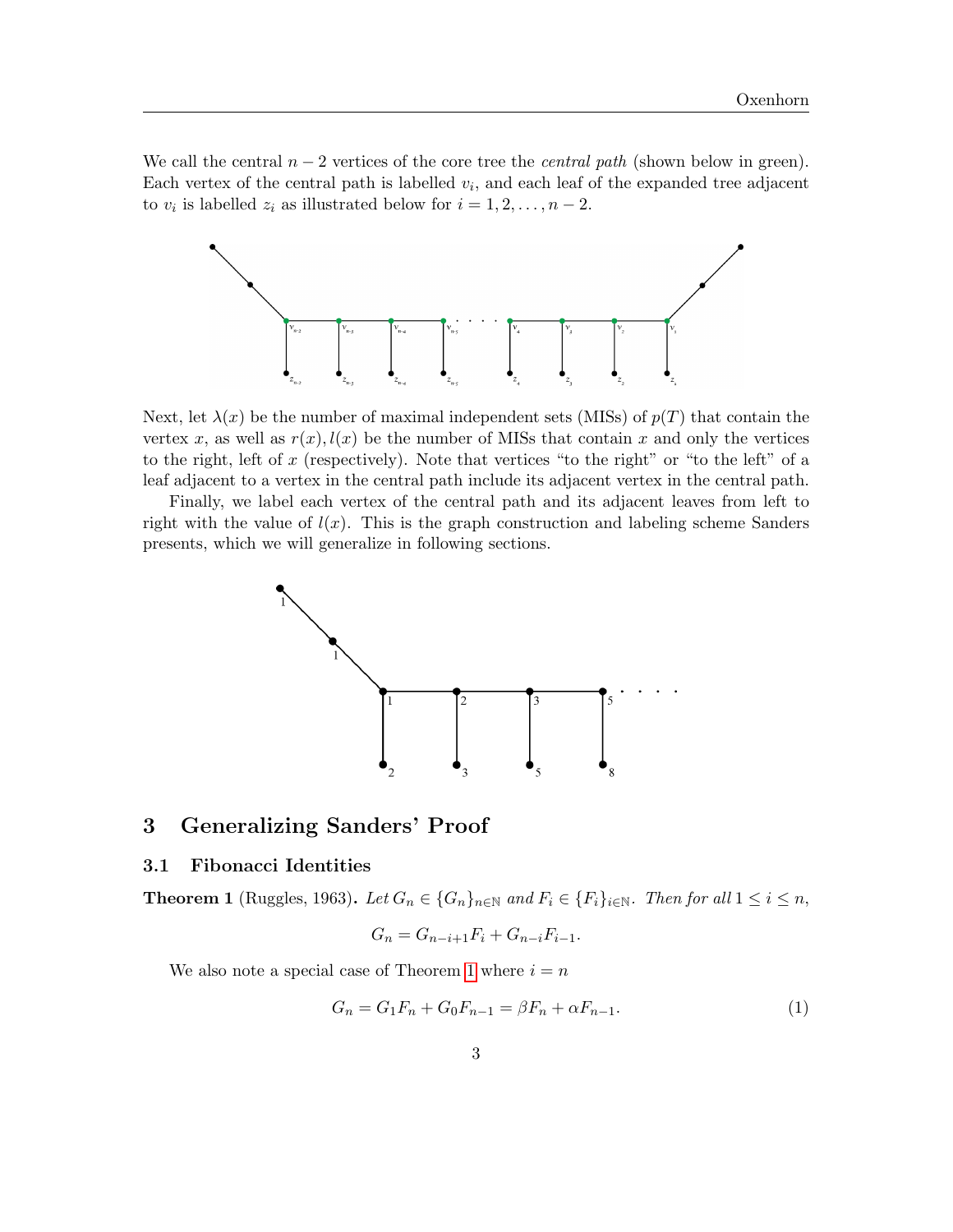<span id="page-3-0"></span>Corollary 1. Let  $F_j \in \{F_j\}_{j \in \mathbb{N}}$ . Then for all  $1 \leq i \leq n$ ,

$$
F_n = F_{n-i+1}F_i + F_{n-i}F_{i-1}.
$$

<span id="page-3-1"></span>**Theorem 2.** Let  $G_j \in \{G_j\}_{j\in\mathbb{N}}$ . Then for all  $1 \leq i \leq n$ ,

$$
\beta G_n + \alpha G_{n-1} = G_{n-i+1} G_i + G_{n-i} G_{i-1}.
$$

#### 3.2 Proofs

In this section we outline Sanders' graph theoretic proof of Corollary [1,](#page-3-0) before generalizing the technique to prove Theorem [1](#page-2-0) and Theorem [2.](#page-3-1)

#### Corollary 1

*Proof.* Let  $M_{p(T)}$  be the total number of MISs of an expanded tree. Sanders proves Corol-lary [1](#page-3-0) using three results. The first is  $M_{p(T)} = \lambda(z_i) + \lambda(v_i)$  for any leaf  $z_i$  and its adjacent vertex in the central path  $z_i$  [\[1\]](#page-8-0). The second is  $\lambda(v_i) = l(v_i)r(v_i), \lambda(z_i) = l(z_i)r(z_i)$ ; this boils down to a simple combinatorial argument. The third is  $r(v_i) = F_{i+1}$ ,  $l(v_i) = F_{n-i}$ and  $r(z_i) = F_{i+2}, l(z_i) = F_{n-i+1}$  [\[1\]](#page-8-0).

Using the above results with the vertices  $v_{n-2}$  and  $z_{n-2}$ , it can be shown [\[1\]](#page-8-0)

$$
M_{p(T)} = 2F_n + F_{n-1} = F_{n+2}.
$$

Using this in conjunction with the second and third results, we get the following formula formula [\[1\]](#page-8-0)

$$
F_{n+2} = F_{n-i+1}F_{i+2} + F_{n-i}F_{i+1}
$$
  
for all  $1 \le i \le n$ .

We can adjust the subscripts  $i \to (i-2)$  and  $(n+2) \to n$  to get Corollary [1.](#page-3-0)  $\Box$ 

#### Theorem 1

Proof. We will follow a similar process to the above, however we tweak it by introducing weighted left MIS counts, denoted  $\mathscr{L}(x_i)$  for a vertex  $x_i$ , and defined by  $\mathscr{L}(x_i) = \beta l(x_i) +$  $\alpha l(x_{i-1})$  for any  $\alpha, \beta \in \mathbb{R}$ . Using [\(1\)](#page-2-1) and Sanders' third result, we know that  $\mathscr{L}(v_i)$  =  $\beta F_{n-i} + \alpha F_{n-i-1} = G_{n-i}$  and  $\mathscr{L}(z_i) = \beta F_{n-i+1} + \alpha F_{n-i} = G_{n-i+1}$  for some generalized Fibonacci sequence  $\{G_j\}_{j\in\mathbb{N}}$  with  $G_0 = \alpha, G_1 = \beta$  as its seed terms and seed values. It is worth noting that the method Sanders uses to prove Corollary [1](#page-3-0) inherently assumes the weighted left MIS counts to have weights  $\alpha = 0, \beta = 1$  which are the seed values of the classical Fibonacci sequence.

We now re-label the central path of  $p(T)$  and its adjacent leaves from left to right in the same manner as before, but changing each vertex label from  $l(x)$  to  $\mathscr{L}(x)$ . Note that we are only weighting the left MIS counts, not the right MIS counts.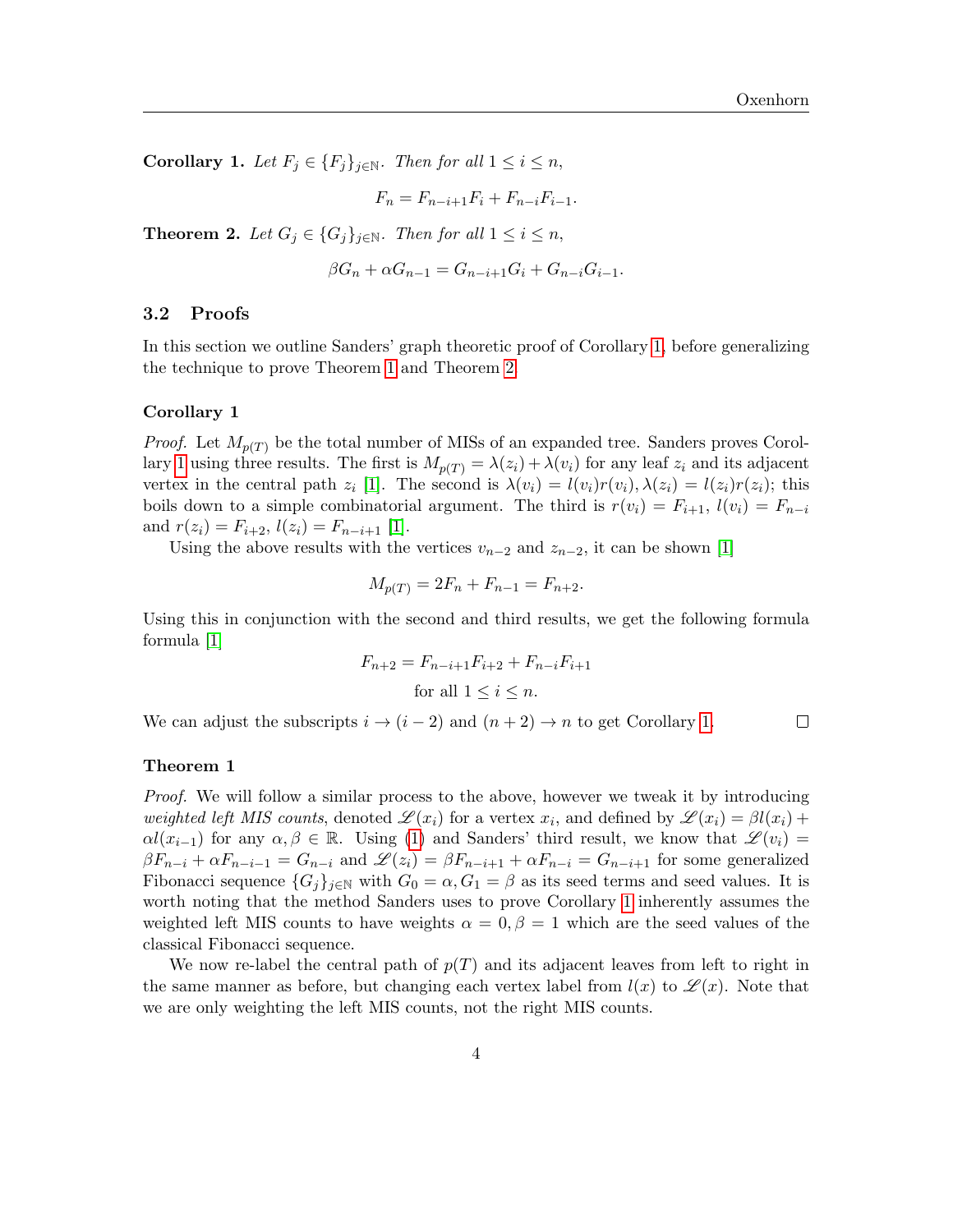

Using Sanders' three results and [\(1\)](#page-2-1) we find that

$$
M_{p(T)} = 2(\beta F_n + \alpha F_{n-1}) + (\beta F_{n-1} + \alpha F_{n-2}) = 2G_n + G_{n-1} = G_{n+2}.
$$

Additionally,

$$
M_{p(T)} = \lambda(z_i) + \lambda(v_i) = \mathcal{L}(z_i)r(z_i) + \mathcal{L}(v_i)r(v_i) = G_{n-i+1}F_{i+2} + G_{n-i}F_{i+1}.
$$

Combining these results, we get

$$
G_{n+2} = G_{n-i+1}F_{i+2} + G_{n-i}F_{i+1}
$$
  

$$
1 \le i \le n.
$$

Again, we can adjust the value of  $i \rightarrow (i-2)$  and  $(n+2) \rightarrow n$  to get Theorem 1.  $\Box$ 

We should also note that we get the same result by weighting the  $r(x_i)$  instead of the  $l(x_i)$ . This is because the products on the right-hand side of Theorem [1](#page-2-0) go from  $G_nF_1 \to G_1F_n$  and  $G_{n-1}F_0 \to G_0F_{n-1}$  as i goes from  $1 \to n$ . In this way, choosing  $r(x_i)$ or  $l(x_i)$  to be the weighted MIS counts is simply a matter of choosing which end of the range of i we start with (i.e.  $1 \rightarrow n$  or  $n \rightarrow 1$ ).

#### Theorem 2

*Proof.* By weighting both the  $l(x)$  and  $r(x)$  and following the method used in the proof of Theorem [1,](#page-2-0) we get

$$
M_{p(T)} = G_{n-i+1}G_{i+2} + G_{n-i}G_{i+1}.
$$

Using the second result with the vertices  $v_{n-2}$  and  $z_{n-2}$ , we also find that

$$
M_{p(T)} = G_3 G_n + G_2 G_{n-1}.
$$

Combining these two equations, we get

$$
G_3G_n + G_2G_{n-1} = G_{n-i+1}G_{i+2} + G_{n-i}G_{i+1}
$$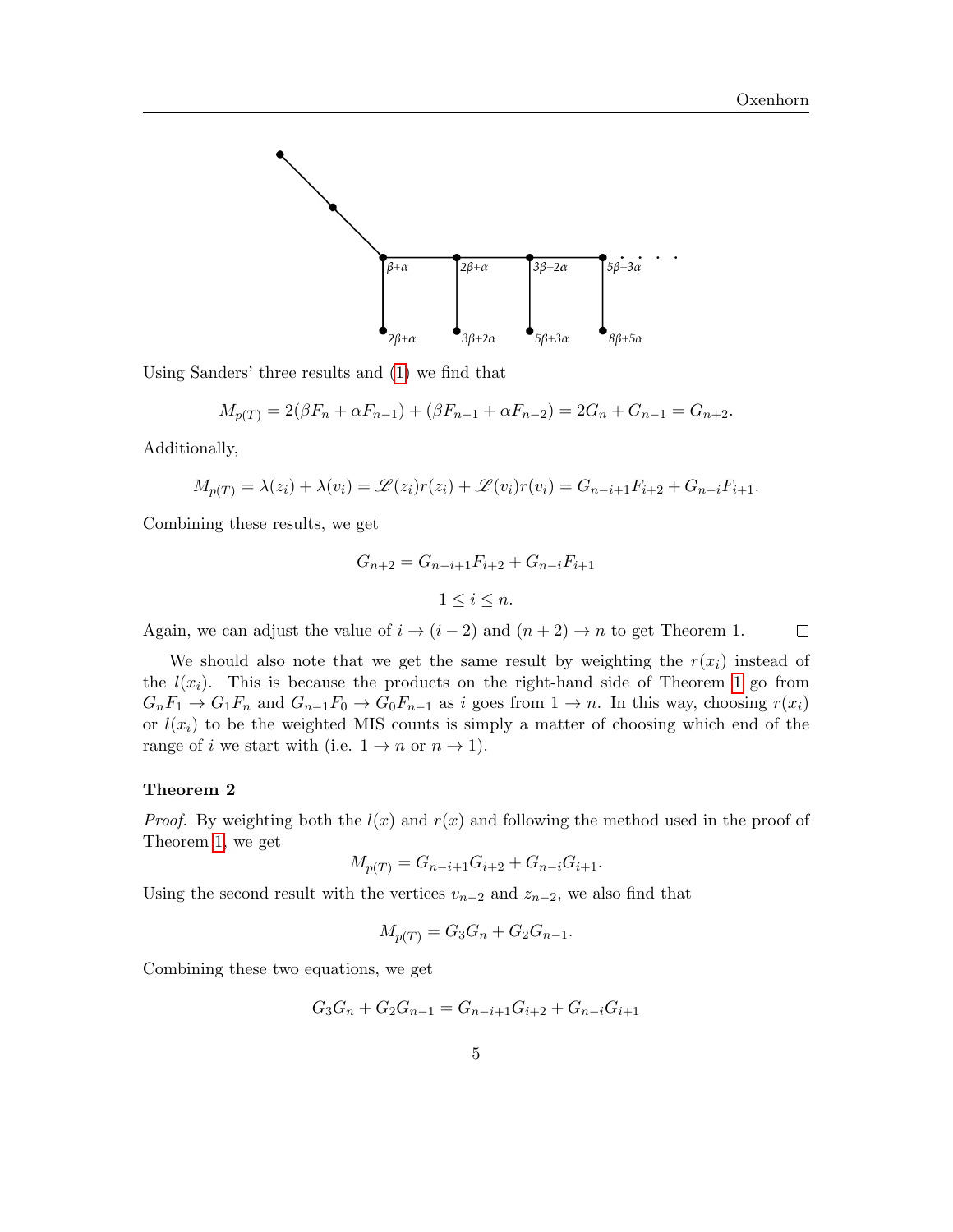$1 \leq i \leq n$ .

We can again adjust the range of  $i$  and  $n$  to get

$$
G_3G_{n-2} + G_2G_{n-3} = G_{n-i+1}G_i + G_{n-i}G_{i-1}
$$
  

$$
1 \le i \le n.
$$

Lastly, using the result of the above equation where  $i = n$ , we know

$$
G_3G_{n-2} + G_2G_{n-3} = G_1G_n + G_0G_{n-1} = \beta G_n + \alpha G_{n-1}.
$$

Hence, we get

$$
\beta G_n + \alpha G_{n-1} = G_{n-i+1} G_i + G_{n-i} G_{i-1}.
$$

#### 3.3 Discussion

These theorems represent an elegant example of progression in generalization. Working backwards,

$$
\beta G_n + \alpha G_{n-1} = G_{n-i+1} G_i + G_{n-i} G_{i-1}
$$

is the more general case of

$$
G_n = G_{n-i+1}F_i + G_{n-i}F_{i-1}
$$

where, in the latter case, the values of  $\alpha$ ,  $\beta$  are 0, 1 respectively. Furthermore,

$$
F_n = F_{n-i+1}F_i + F_{n-i}F_{i-1}
$$

is a special case of the above special case where the Fibonacci terms all belong to  $\{F_n\}_{n\in\mathbb{N}}$ . As is the case with Theorem [1,](#page-2-0) writing Corollary [1](#page-3-0) as

$$
\beta F_n + \alpha F_{n-1} = F_{n-i+1} F_i + F_{n-i} F_{i-1}
$$

would be redundant as  $\alpha = 0, \beta = 1$ .

More abstractly, it is as if these related theorems contain an intersection of two different Fibonacci sequences. As these two Fibonacci sequences become generalized (i.e. their base values are no longer  $(0, 1)$ , an adjustment needs to be made wherein the left-hand side of the identity becomes progressively more generalized as well, incorporating more of the base values of the generalized sequence(s). This first happens with the 'generalization' of the individual term(s) on the left-hand side, and then the 'generalization' of the constants  $\alpha, \beta$ that are attached to these term(s).This can occur for none, one, or both of the Fibonacci sequences incorporated into these theorems, and this can be seen in all three theorems above.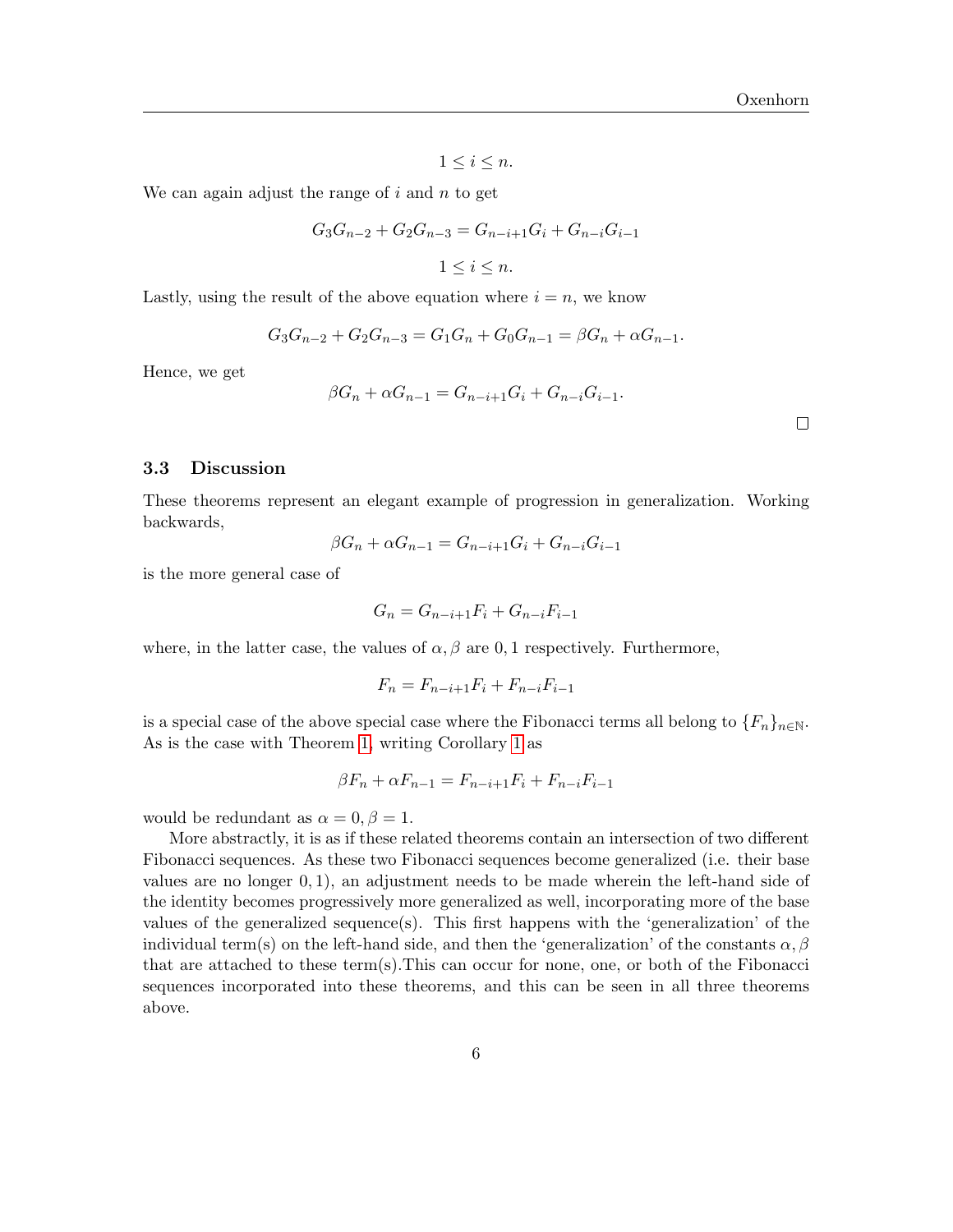It is also imperative to note that  $\alpha$ ,  $\beta$  in Theorem [2](#page-3-1) may be different from the base values of the sequence to which the terms on the left-hand side of the identity belong. Because we can interpret this theorem as containing two different Fibonacci sequences—as is apparent in the above equations as well—it may be more appropriate to re-write Theorem [2](#page-3-1) as

<span id="page-6-0"></span>
$$
\beta'G_n + \alpha'G_{n-1} = G_{n-i+1}G'_i + G_{n-i}G'_{i-1}
$$
\n
$$
\text{for all } 1 \le i \le n.
$$
\n(2)

# 4 Infinite Generalization

The above begs the question: how far can we generalize this technique? What if, in the same way in which we weighted the left (and right) MIS counts, we weight the weighted MIS counts? For notational simplicity, we use the statement of Theorem [2](#page-3-1) as originally given, not the interpretation given in [\(2\)](#page-6-0). However, one can easily verify that the below applies to this broader interpretation of the theorem as well.

Letting  $X_n^{(k)}$  denote the value of the left-hand side of the  $k^{th}$ -generalized version of Theorem [2,](#page-3-1) such a progression would look like

$$
X_n^{(0)} = \beta G_n + \alpha G_{n-1} = G_{n-i+1} G_i + G_{n-i} G_{i-1}
$$
  
\n
$$
X_n^{(1)} = X_{n-i+1}^{(0)} G_i + X_{n-i}^{(0)} G_{i-1}
$$
  
\n
$$
X_n^{(2)} = X_{n-i+1}^{(0)} X_i^{(0)} + X_{n-i}^{(0)} X_{i-1}^{(0)}
$$
  
\n
$$
X_n^{(3)} = X_{n-i+1}^{(1)} X_i^{(0)} + X_{n-i}^{(1)} X_{i-1}^{(0)}
$$
  
\n:  
\n:  
\n
$$
X_n^{(2k)} = X_{n-i+1}^{(2k-k-1)} X_i^{(2k-k-1)} + X_{n-i}^{(2k-k-1)} X_{i-1}^{(2k-k-1)}
$$
  
\n
$$
X_n^{(2k+1)} = X_{n-i+1}^{(2k-k)} X_i^{(2k-k-1)} + X_{n-i}^{(2k-k)} X_{i-1}^{(2k-k-1)}
$$
  
\n:  
\n:

The question is, what are these  $X_n^{(k)}$  terms and do they have any generalizable characteristics?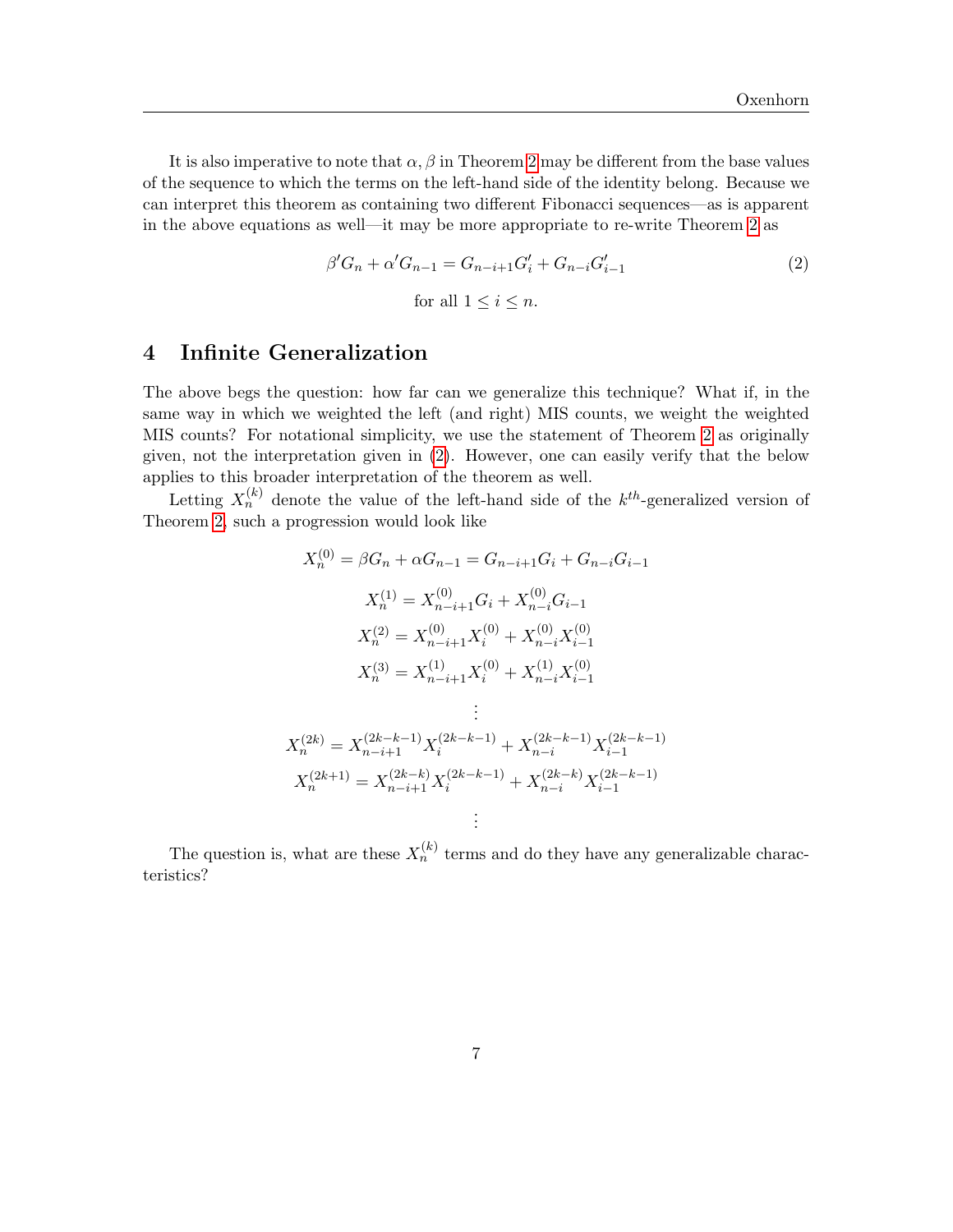#### 4.1 Fibonacci Terms in Disguise

To answer this, we begin by noting that

$$
X_{n-1}^{(0)} + X_{n-2}^{(0)} = (\beta G_{n-1} + \alpha G_{n-2}) + (\beta G_{n-2} + \alpha G_{n-3})
$$
  
=  $\beta(G_{n-1} + G_{n-2}) + \alpha(G_{n-2} + G_{n-3}) = \beta G_n + \alpha G_{n-1} = X_n^{(0)}$ .

Thus, inductively using Theorem [2,](#page-3-1) we see that for some fixed  $k \in \mathbb{N}$ ,  $\{X_n^{(k)}\}_{n\in\mathbb{N}}$  is a Fibonacci sequence. Furthermore, consider a sequence  ${Y_n}_{n\in\mathbb{N}}$  defined by the linear combination

$$
Y_n = a_1 X_{n_1}^{(k_1)} + a_2 X_{n_2}^{(k_2)} + \cdots + a_m X_{n_m}^{(k_m)}.
$$

**Theorem 3.**  $\{Y_n\}_{n\in\mathbb{N}}$  is a Fibonacci sequence in n for all  $k_i, n_i \in \mathbb{N}, a_i \in \mathbb{R}$ .

Proof.

$$
Y_{n-1} + Y_{n-2}
$$
  
=  $(a_1 X_{n_1-1}^{(k_1)} + a_2 X_{n_2-1}^{(k_2)} + \dots + a_m X_{n_m-1}^{(k_m)}) + (a_1 X_{n_1-2}^{(k_1)} + a_2 X_{n_2-2}^{(k_2)} + \dots + a_m X_{n_m-2}^{(k_m)})$   
=  $a_1 (X_{n_1-1}^{(k_1)} + X_{n_1-2}^{(k_1)}) + a_2 (X_{n_2-1}^{(k_2)} + X_{n_2-2}^{(k_2)}) + \dots + a_m (X_{n_m-1}^{(k_m)} + X_{n_m-2}^{(k_m)})$   
=  $a_1 X_{n_1}^{(k_1)} + a_2 X_{n_2}^{(k_2)} + \dots + a_m X_{n_m}^{(k_m)}$   
=  $Y_n$ .

| 4.2 A Meta Characteristic |
|---------------------------|
|                           |

We have seen that the above iterated procedure is such that it preserves the generalized Fibonacci structure for the left-hand side terms, which is somewhat remarkable. A final question remains concerning whether these generalized left-hand terms are Fibonacci in their generalized-ness (loosely speaking). More concretely, we explore the question

$$
X_n^{(k)} \stackrel{?}{=} X_n^{(k-1)} + X_n^{(k-2)}.
$$

We define the sequence  ${Y^{(k)}}_{k\in\mathbb{N}}$  to be such that

$$
Y^{(k)} = a_1 X_{n_1}^{(k_1)} + a_2 X_{n_2}^{(k_2)} + \cdots + a_m X_{n_m}^{(k_m)}.
$$

**Theorem 4.**  $\{Y^{(k)}\}_{k\in\mathbb{N}}$  is a Fibonacci sequence in k for all  $k_i, n_i \in \mathbb{N}, a_i \in \mathbb{R}$  if and only if the seed values of the terms  $G_j \in \{G_j\}_{j\in\mathbb{N}}$  in the left- and right-hand side products in  ${X_n^{(0)}}_{n \in \mathbb{N}}$  are either  $\alpha, \beta = 0, \alpha, \beta = 1, \text{ or } \alpha = -1, \beta = 0.$